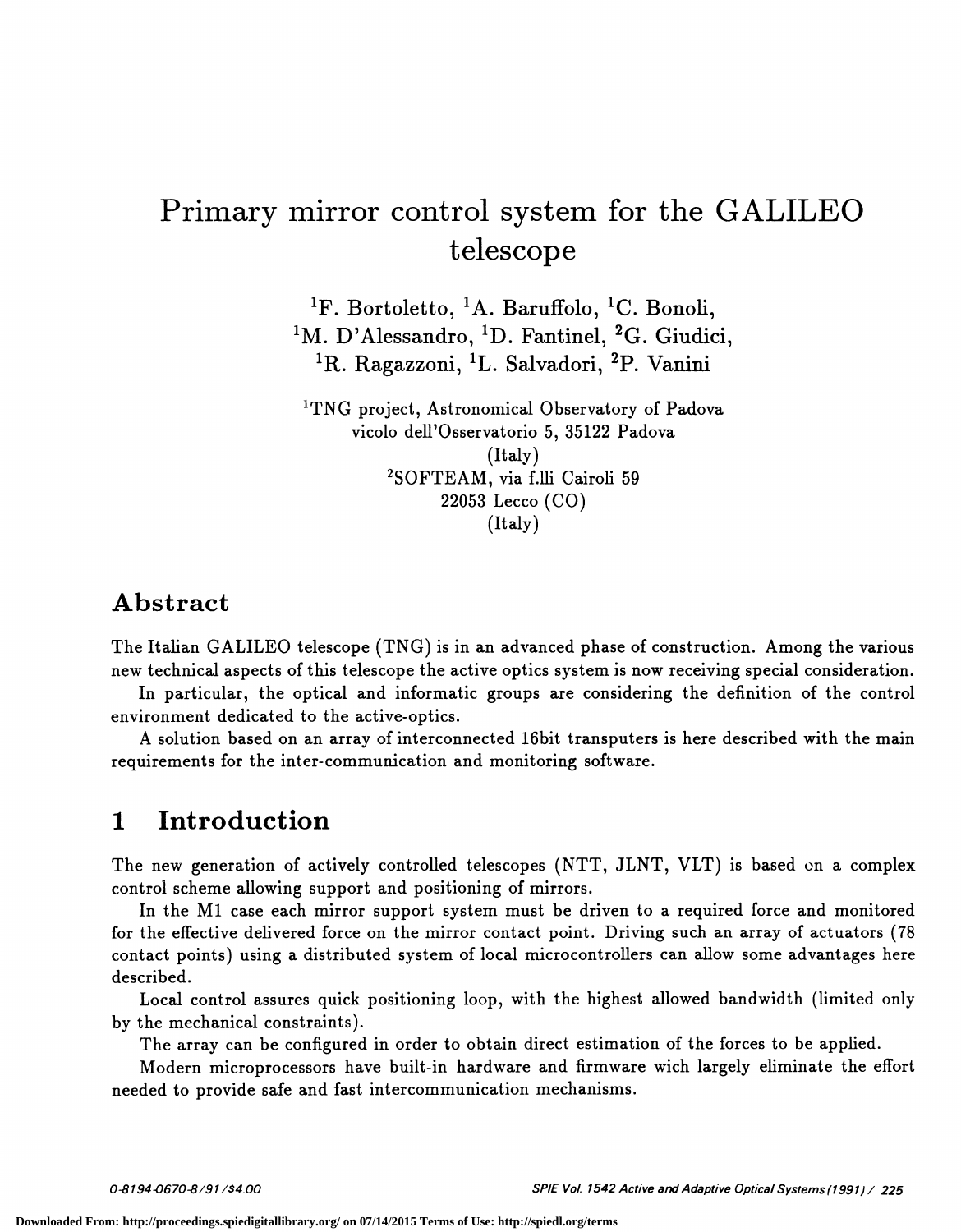Due to the amount of interaction needed between optical and mechanical components it is attractive to extend the microcontroller array to cover all active parts like M2, M3, tracking cameras, wavefront analizers and concerned optics.

### 2 The TNG Ml cell

The mechanical layout of the TNG Ml cell is the same used for the ESO-NTT telescope, from wich all the concepts concerning the active optics<sup>1</sup> are fully retained.

In particular to Ml is demanded the elastic correction of the Zernike terms of third and higher order, with the only exception of third order coma term, which is corrected using modelled movements of the M2. Focus term is also corrected by M2.

The only different concept of TNG from NTT is the use of M3 for the correction of tilt terms. This kind of correction is obtained in NTT in the usual way moving the whole telescope (tracking).

Following prescriptions given by  $ESO<sup>2</sup>$  the cell consists of a set of 75 active supports based on astatic levers; they are driven in order to elastically compensate wavefront deformations detected by a wavefront sensor in a closed ioop.

Three additional fixed supports spaced 120° apart from each other are used to monitor the overall exchange of forces between astatic levers and mirror.

In addition a number of passive radial actuators, at the outer border and in the central hole, provide the optimal radial support; the central hole support will be equipped with load-cells in order to monitor the radial exchange of forces.

Modal elastic deformation of the primary is obtained through variation of the overall pattern of forces applied by the supports.

Such task is obtained in two ways:

1. Acting on a pre-load spring, i.e. setting the offset term, as usual in a non-active telescope;

2. Acting on a counter-weight lever arm driven via a motor.

The monitoring of the net force developed by each single actuator can be obtained from a load-cell interposed directly between the mirror contact point and the actuator lever system. Positioning of counter-weight is directly made by the motor at a speed monitored with a tachometer.

#### 3 Control scheme for TNG optics

The overall correction of the optical figure (including tilt term, *i.e.* tracking) is performed on the three mirrors using a number of closed control loops as reported in Fig.1.

Each ioop is composed by a circuit wich sets the actuator speed and a circuit wich reacts to the information error, i.e.:

- velocity loop: the inner loop closed between motor and on-axis tachometer;
- position loop: the outer ioop where position (or force) is sensed and held.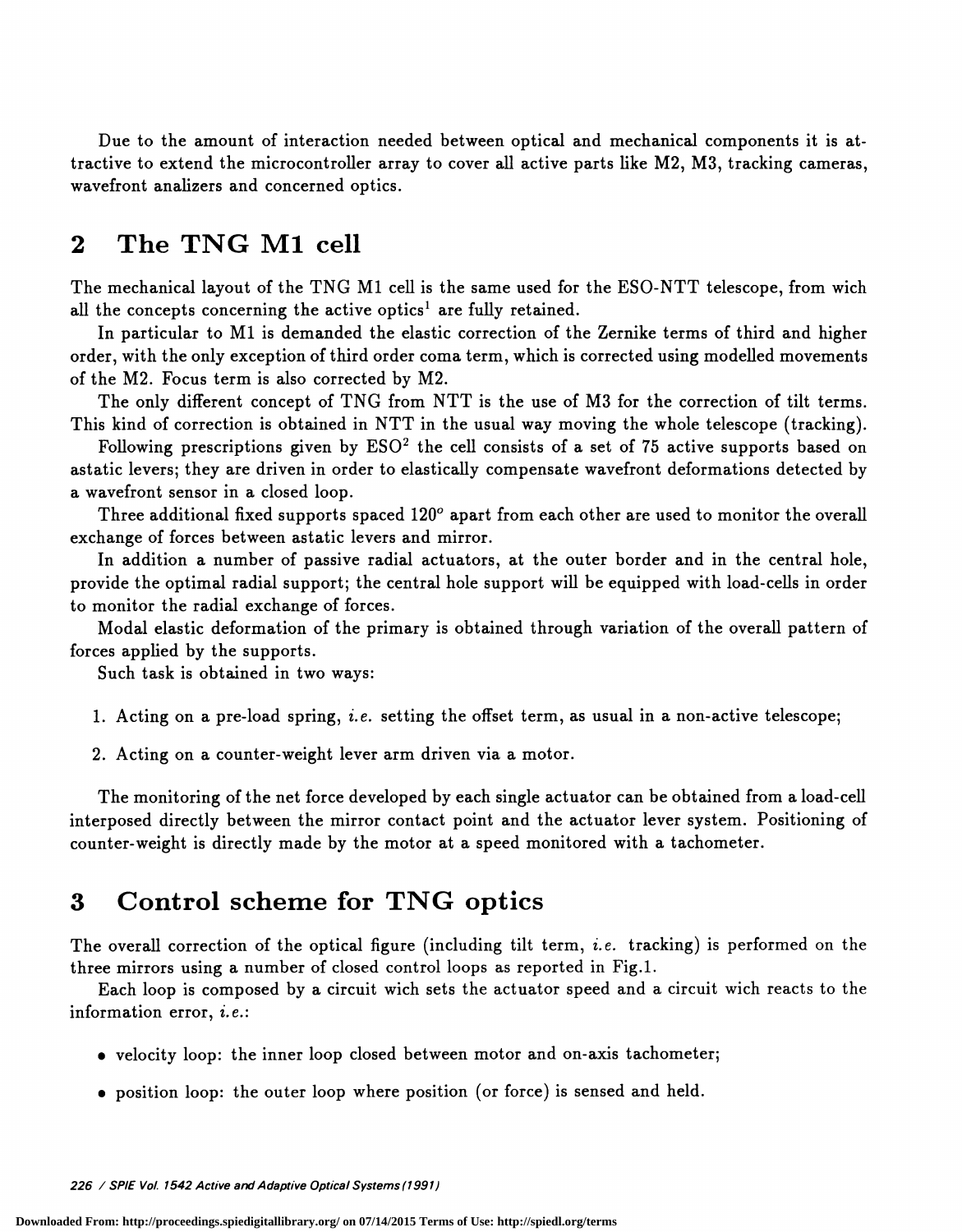

e o

 $\bar{z}$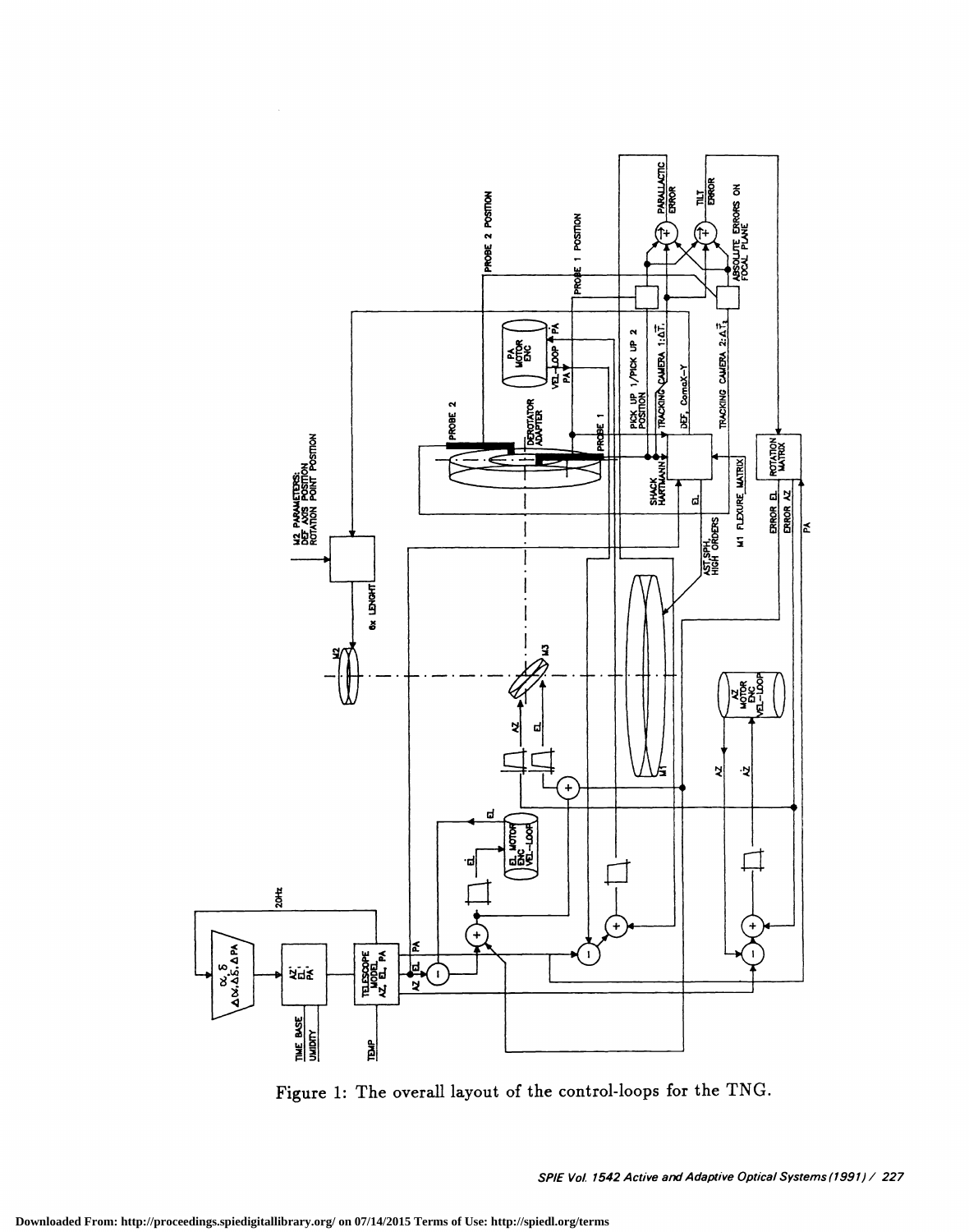Error information can be obtained from direct sensing  $(i.e.$  encoders, LVDT, etc.) or from more complex operations via Shack Hartmann (511) analysis.

Although control ioops are all identical from the point of view of basic functions performed, it should be noted that there can be a partition in the time domain based on the different actuator and sensing rate used. A peculiar case is M3 mirror where the error signal is obtained from tracking cameras and correction is obtained at a higher rate than that used for Ml and M2.

As usual for active telescopes the first step of optical correction is based on the analysis of the wavefront produced by the telescope itself. This information is all that is needed for the outer ioop in Fig.1. The source of error information can be a 511 sensor looking at the focal plane, a traking camera looking at a star on the focal plane or a combination of both.

It should be noted that in the case of M2/M3 the position is sensed, while in the case of Ml the applied force is directly detected (M2/M3 are positioned while Ml is elastically deformed).

As a consequence stimuli to each mirror system are subdivided as follows:

- $\bullet$  M1 75 forces;
- . M2 tilt around local curvature centre on its vertex (two angles, decentering coma);
- . M2 distance from Ml along optical axis (focus);
- . M3 tilt around two horthogonal axes (two angles, focal plane tilt).

Traditionally the tilt term is corrected during the tracking by the telescope driving system at a frequency limited by the overall telescope structure (0.2 Hz for the TNG) although the information available about tilt error can cover a wide frequency bandwith.

The error information to drive mirrors is obtained from different sources:

- The tracking model plus the telescope model  $(20 \text{ Hz})$ ;
- . The main axes encoders (about 500 Hz);
- . The SH anahzer (seldom used for Ml correction, 0.3 Hz for focus correction on M2 if reference star is available);
- . The tracking cameras (up to 50 Hz if reference stars are available).

Errors introduced during tracking can be of different kind:

- $\bullet$  flexures of the M2 support system while changing elevation angle coma plus tilt at low rate;
- . wind-buffeting tilt at frequencies around 1 Hz;
- temperature changes during the nigth focus changes at low rate;
- tracking errors and instabilities movements of focal plane at a rate of some Hz;
- low frequency seeing induced effects on tilt term.

The above list of error sources can be better visualized on the diagram in Fig.2; here one can see the frequency covering of each Zernike term concerned with different sources of error during tracking.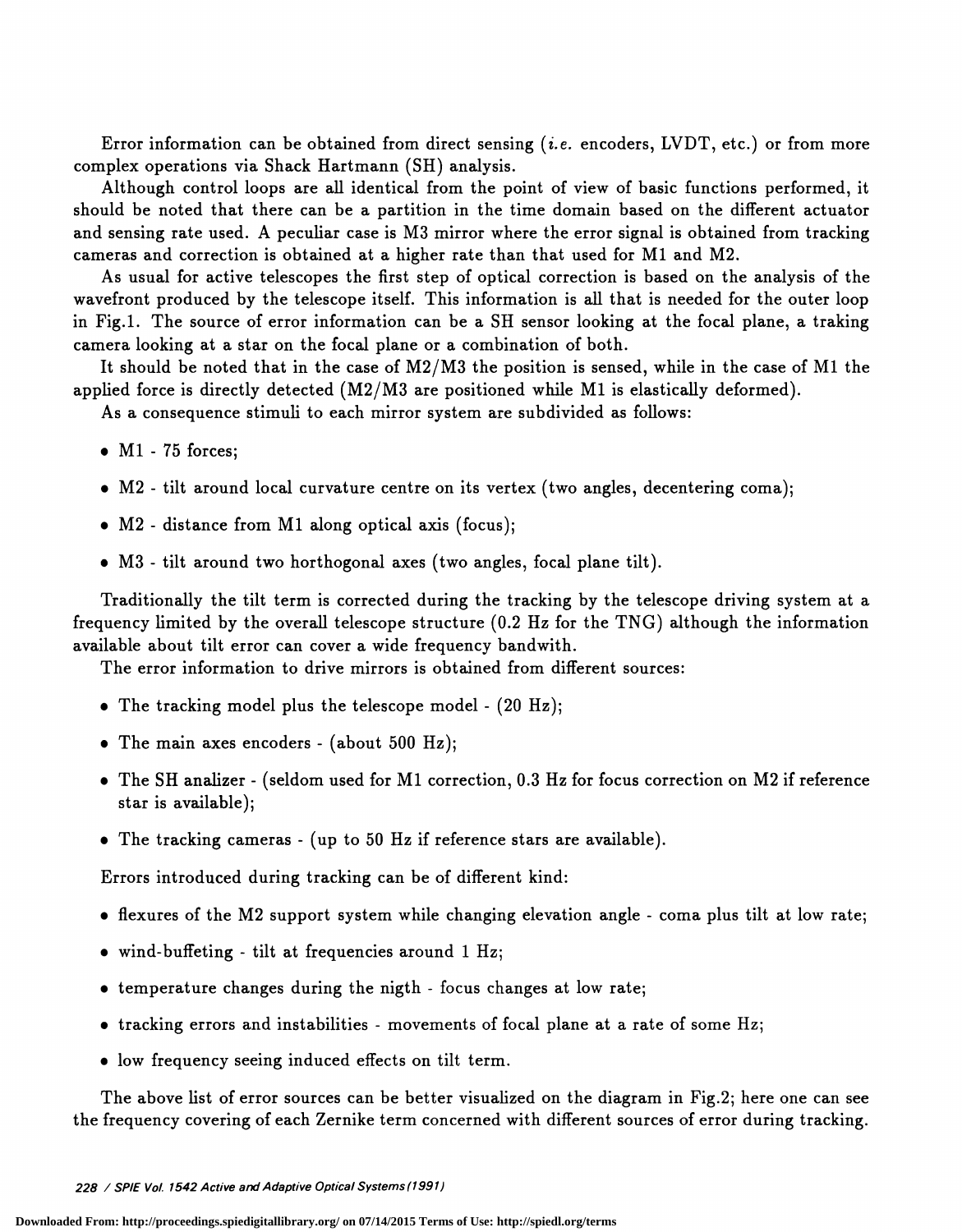

Figure 2: a): Sources and b): correction capabilities concerning the imaging properties of an activecontrolled telescope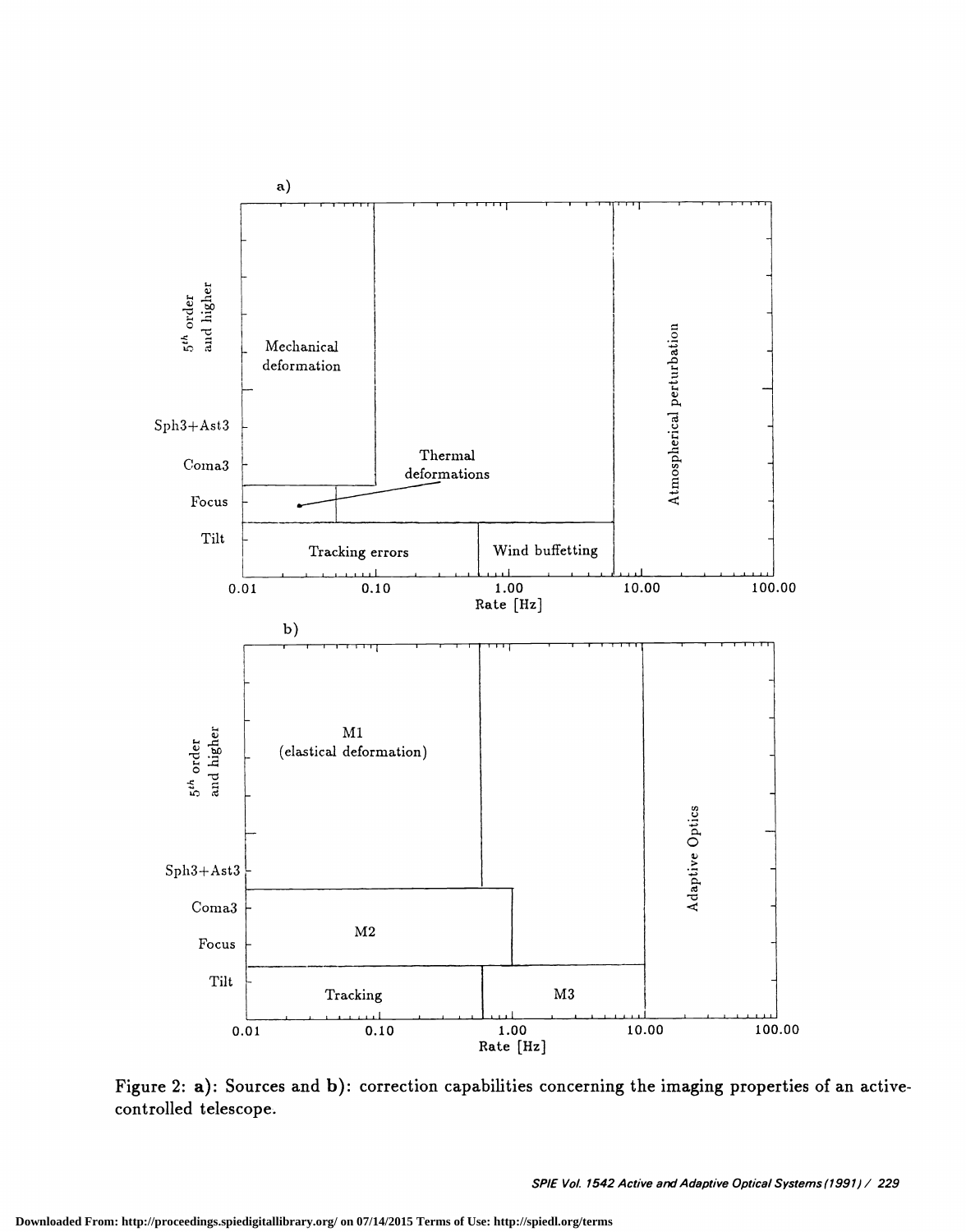## 4 Data handling

Due to the huge number of actuator systems to be monitored and controlled, a large amount of information of different kind must be handled in a proper way. Information can be, roughly, subdivided in:

- 1. commands (operators plus operands);
- 2. telemetry (parameter plus status).

For the Ml case only the telemetry has to take into account:

- $\bullet$  load cells (78 axial plus 4 radial) 82 voltages;
- motor tachometer 75 voltages;
- . mirror cell environment (temperature, humidity);

while there are  $75$  motor speeds to be commanded, *i.e.*  $75$  voltages to be set.

Commands are of course more complicated than the simple setting of the speed of a single motor; in fact one wishes to handle all motors at the same time in order to avoid mirror support losses of balance or to continuosly control the force on all supports.

In such way it is allowed to close the ioop between load cells and motors during tracking.

This implies the need of a dedicated microcontroller for each support (node) and the possibility of quick communication with and among nodes.

#### 5 The transputer network

There is a number of recent technological developments concerned with astronomy based on transputer arrays. For istance on the field of detector controllers<sup>3</sup> and on the field of telescope and instrumentation control<sup>4</sup>.

There are two common advantages pointed out in such a choice:

- 1 . the possibility to have concurrent processing at the level of a single node and to spread on multiple nodes;
- 2. the possibility to have a mechanism of fast intercommunication based on four interconnectable serial links per node.

It is to be noted that the above two mechanisms are completely embedded inside the hardware achitecture of the transputer chip and are under the direct control of the transputer development language (OCCAM). This means that the amount of external hardware for a complex array of nodes is minimum (even no hardware at all for short distances, about 30 cm) and there is no need of software drivers and special handling of concurrent communications.

An application example of transputers as local microcontrollers for Ml support array is given in Fig.3.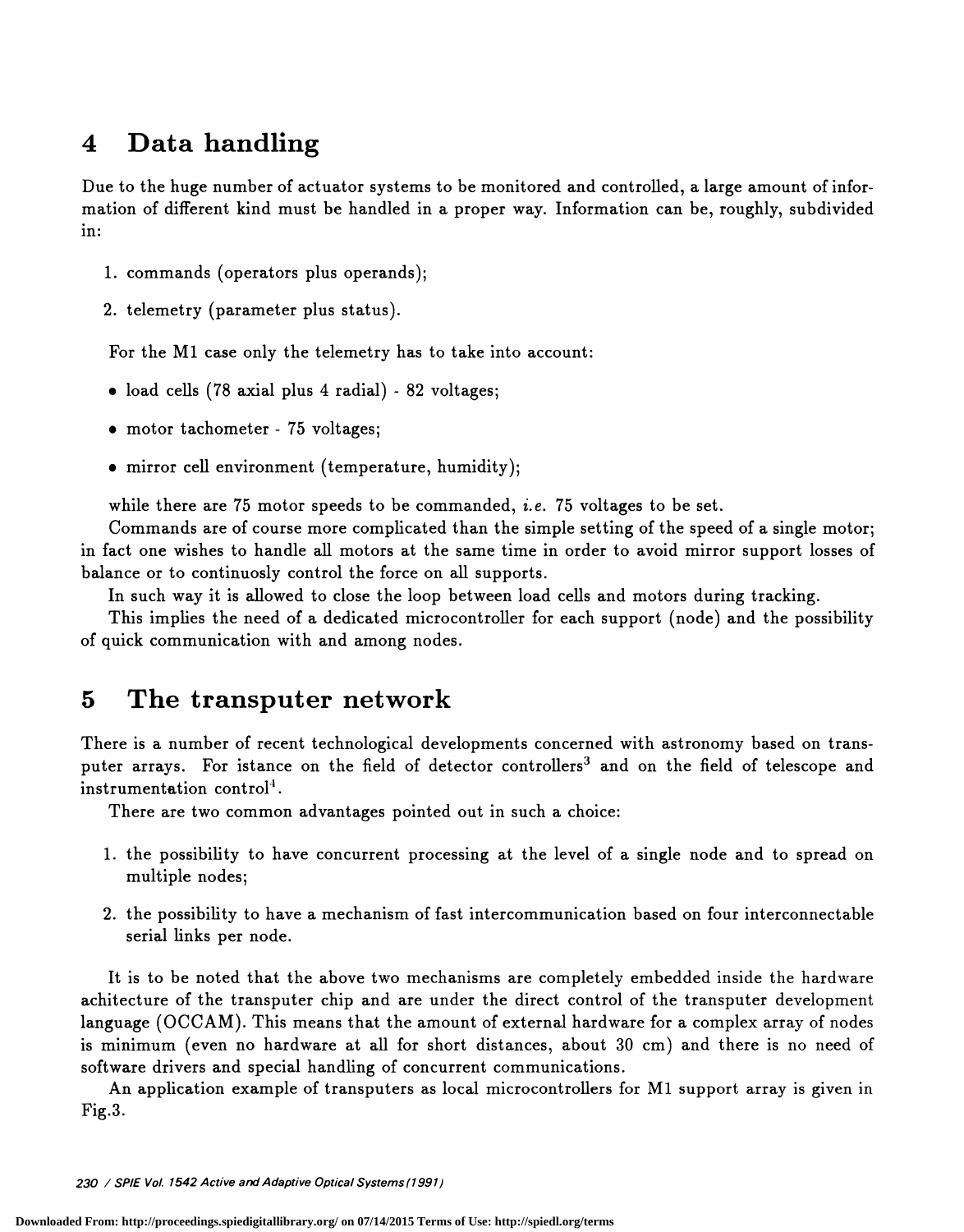

Figure 3: A possible interconnetion layout for Ml transputer system.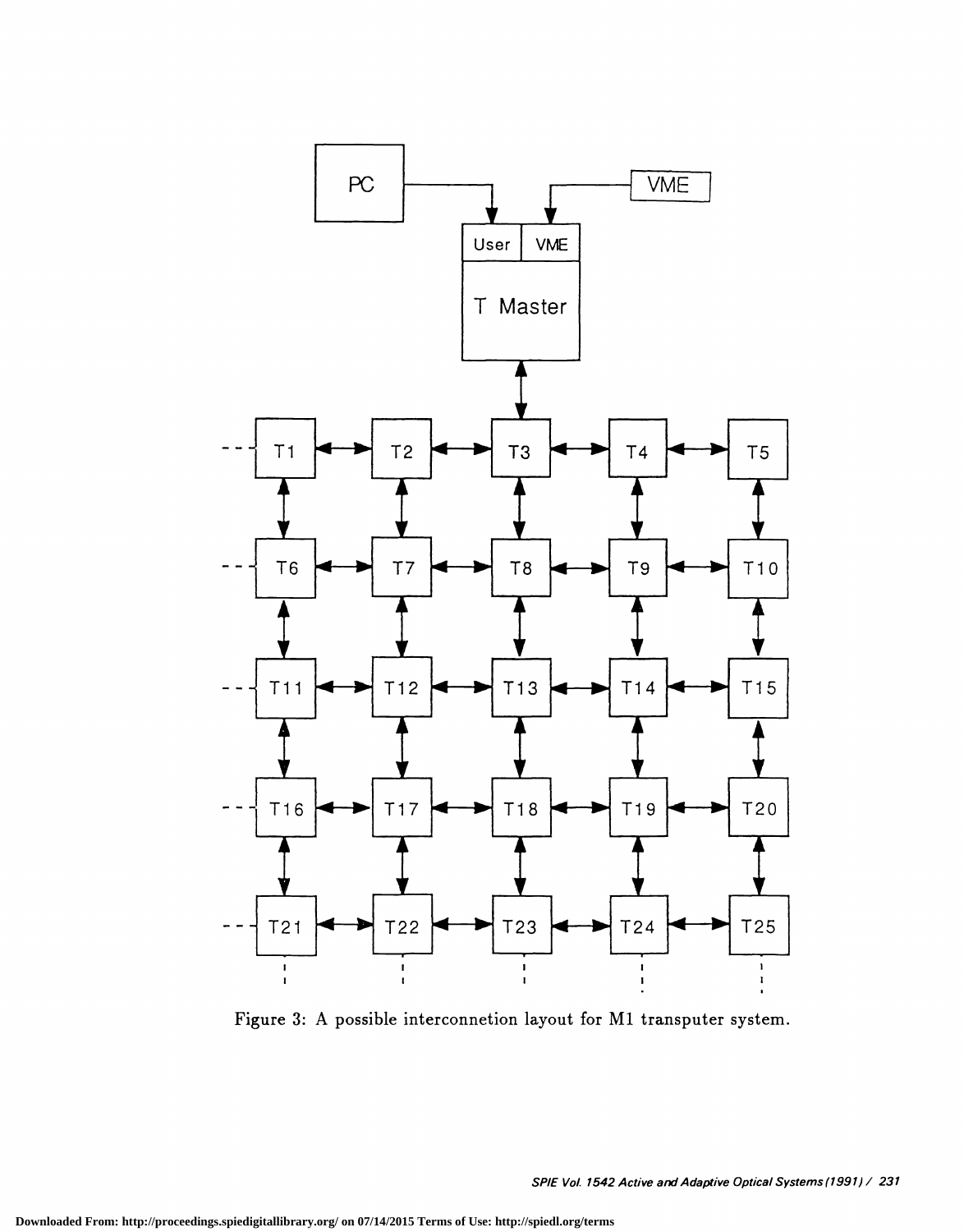One can see the presence of a master transputer board which handles the overall array of nodes. This board is a commercial part and can be obtained as a PC compatible card or as a VME crate compatible card. A 32 bit T800 transputer with built-in floating-point co-processor is available on this board.

The former solution (PC) is preferred for software development and debugging while the second ( VME) is better suited for integration on the overall telescope control system, based on VME crates.

The master link, *i.e.* the connection shown in Fig.3 between the master and the node array, can easily be supported by optical fibres, providing insulation between the informatic and the Ml environments.

Interconnection between single nodes can be designed in a number of ways, provided all nodes are connected with at least one link to a neighborhood node. Typically used configurations can be matrix-like (Fig.3), tree structure or pipe-line arrangement.

The choice depends on various factors like maximum link length, redundancy on connections, needed communication speed between master and single nodes and between nodes; the choice we made is to let the constructor free to assemble the simplest network following hardware constraints and to provide a network message protocol (routing protocol) which ensures the possibility to identify and communicate with each node.

Node identification is performed automatically at boot-up by each node reading a 8 bit dip-switch mounted on the node board. Routing of commands and telemetry is obtained placing on each message an header with the routing-path (*i.e.* a stream of node identificators which maps the required path from the message sender to the message receiver). The advantage of this communication system is the possibility to handle every kind of transputer network modelled for a specific control application.

#### 6 The motor-controller board

Fig.4 shows what is inside a single actuator node.

The transputer is a T425 l6bit chip with 4 serial links working at the maximum speed of 20 Mbit/sec. On a single-size board there are the following built-in functions:

- . 4 analog to digital 12 bit channels;
- . 4 digital to analog 8 bit channels;
- . a read-only preselectable 8 bit dip-switch;
- . two 8 bits input-output ports.

The load-cell is connected to one  $A/D$  input through a signal conditioner (Analog Dev. 1B31) which provides also the bias voltage. The resolution achieved is of the order of 30 grams with a Philips PR6206/22M1 cell.

The motor speed loop is obtained via an op. amp. based circuit, so, in the Ml application, the transputer is concerned only with the handling of the required support force (*position* loop). Fig.5 shows the organization of the code mounted on the T425 at start-up.

Each box is a concurrent task running on the processor; tasks can be divided in different layers: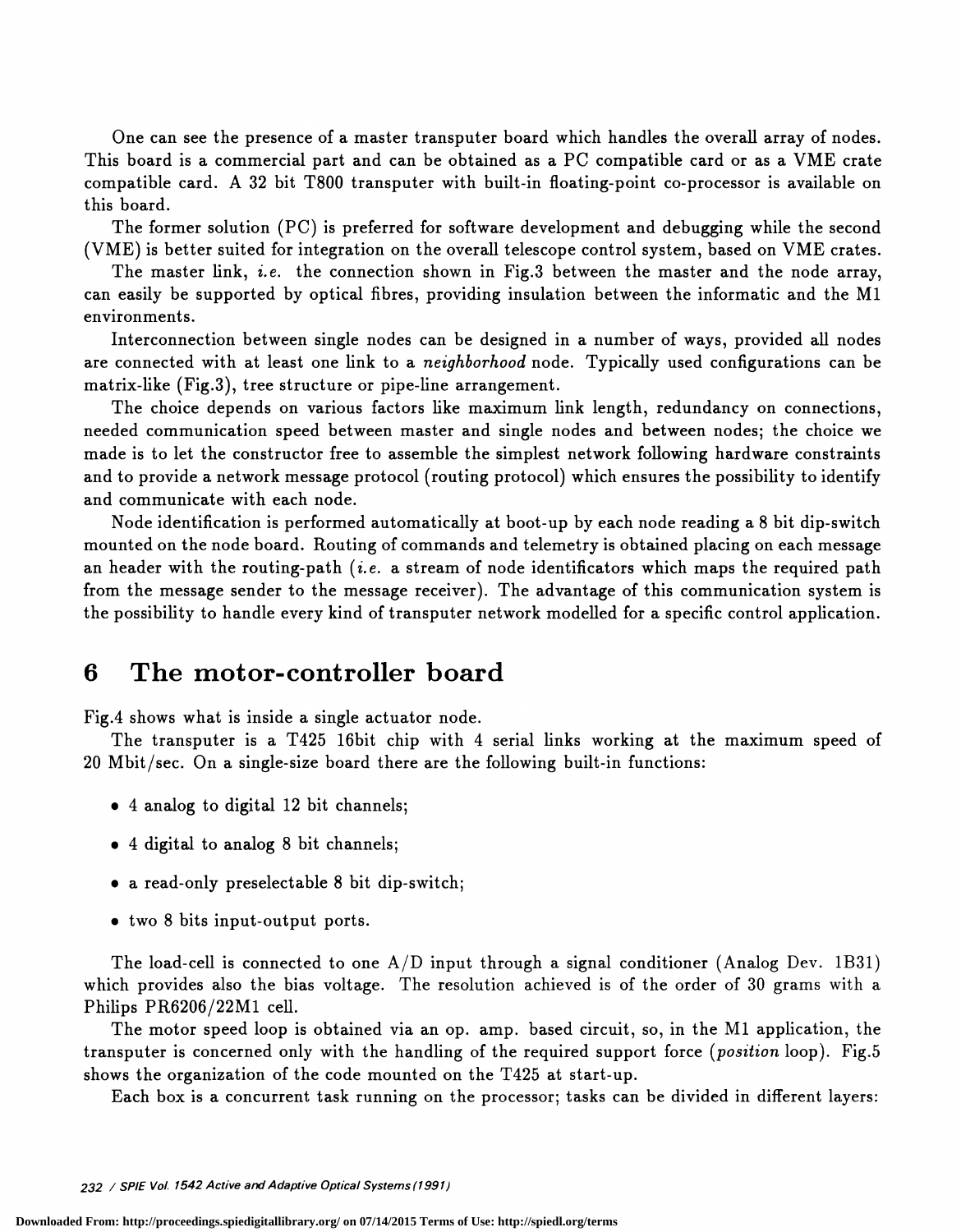

Figure 4: Hardware structure on a single actuator node.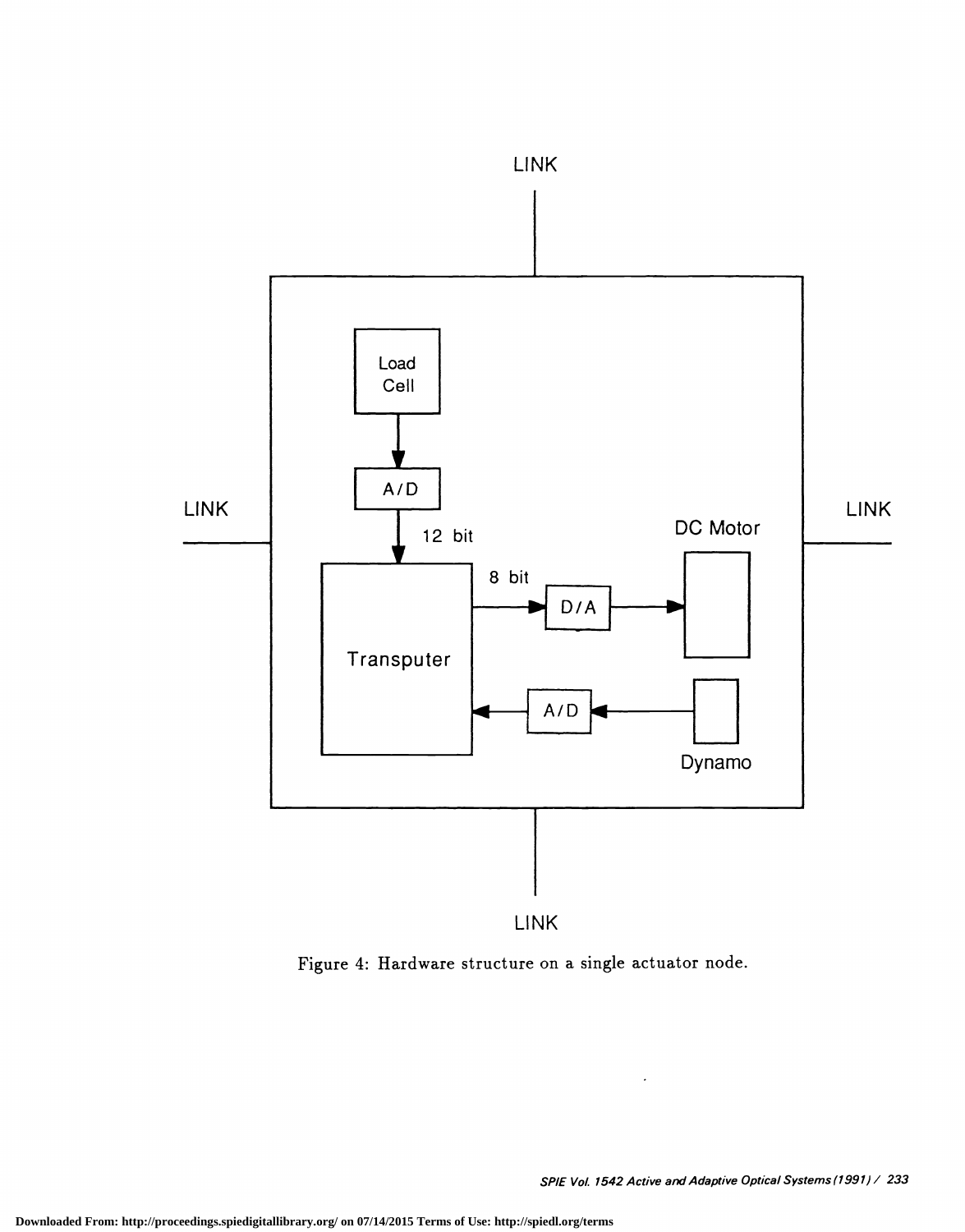

Figure 5: Software structure on a Ml node.

<sup>234 /</sup> SPIE Vol. 1542 Active and Adaptive Optical Systems (1991)